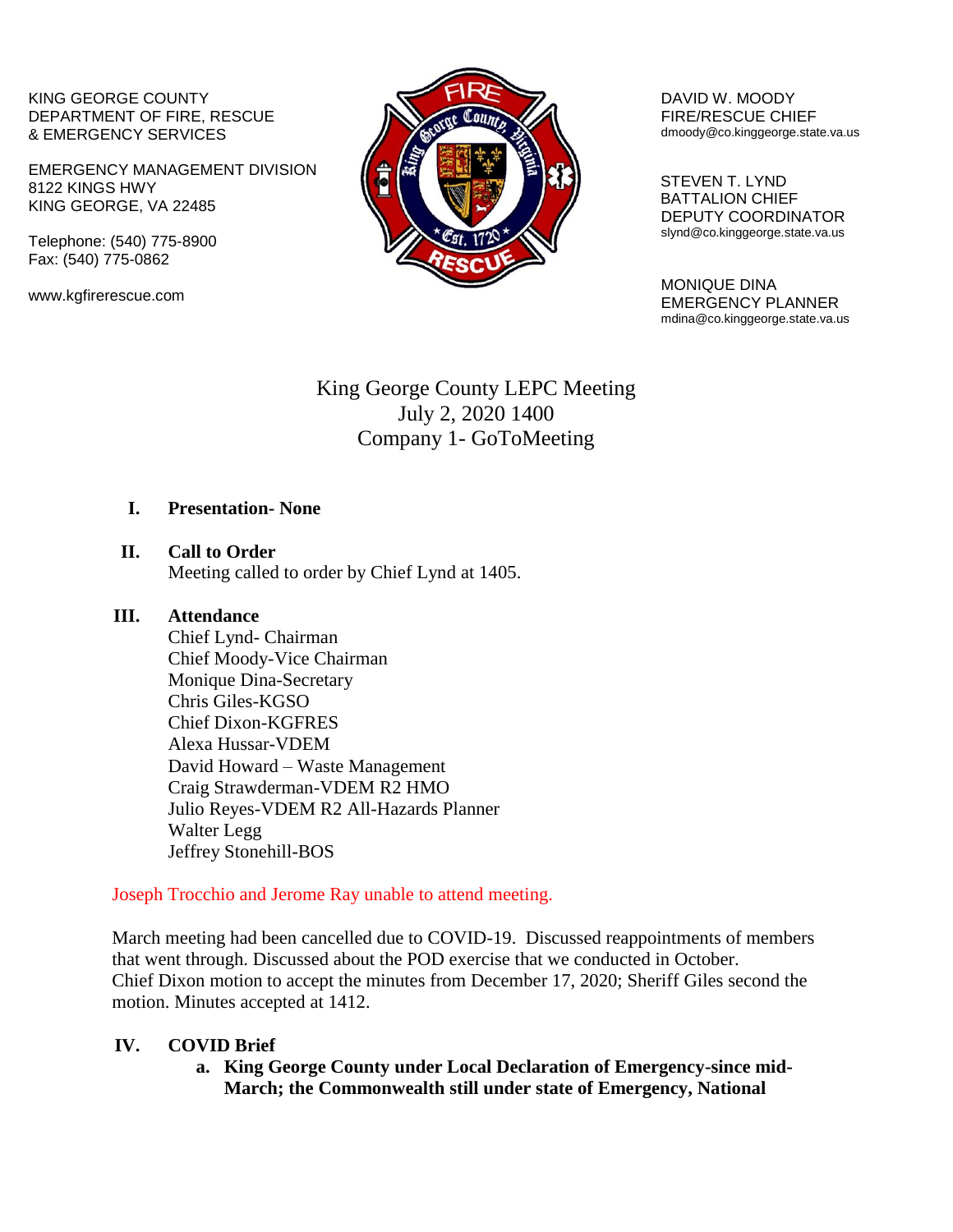#### **Declaration of Emergency; Public health declarations and Emergency Management side.**

- b. Chief Lynd shares slide of King George response to COVID-19
- c. Monday-Friday Emergency Management Division sends out King George COVID-19 Dashboard
- **d.** Around the room on COVID-19
	- **i.** Chief Moody-Stay vigilant about increase case numbers (Mask wearing and person hygiene)
	- **ii.** Julio-working on completing and uploading contingency plan (50-70%) complete) pushed back timeline due to 1A & 2A events (Protests and Gun rights).
	- **iii.** Craig-VDEM supply chain, starting to get PPE in. Most jurisdictions are able to get their own supplies
	- **iv.** Chief Lynd Commonwealth under two state of Emergency declarations-1). COVID-19 and 2).  $1<sup>st</sup>$  Amendment
	- **v.** Sheriff Giles-Sheriff Departments' Facebook account was held account hostage because administration could not verify their page (location), about three weeks.
	- **vi.** Jeffrey Stonehill-thank everyone on our side (Fire Rescue) and Sheriff's office-listening and learning
	- vii. David Howard-Issues trying to keep guys to adhere to new social distancing guidelines. They are in good standing with PPE thanks to their corporate office.

# **V. Old Business**

**a. None**

# **VI. Tier II Report**

- a. Monique Dina presented the Tier II report. The only major changes from 2018- 2019 reporting was Waste Management removed Crystalline Silica and Sodium Hydroxide Sol from the EHS status.
- b. Bought software to assist in Pre-planning of Tier II facilities; plans will be uploaded in CAD to assist response, as needed.

# **VII. New Business**

- a. Chief Moody-transition to new reporting system-July  $1<sup>st</sup>$  (prior reporting system was 18 years old). In the process of Driver training-Wildland Brush truck. Now the County has three Wildland brush trucks at their disposal.
- b. Chief Dixon-reduction in EMS calls but, some patients were holding off going to the hospitals due to COVID-19
- c. Lots of cancellations due to COVID-19

# **VIII. Hazard Related Incidents within the County**

a. The end of May there was a boat fire/explosion in the marina on a Friday afternoon. Chief Moody-to Supervisor Jeffrey Stonehill-Thanks to Jeff Stonehill, he was personally involved assisting getting three people aboard off- 84 gallons of